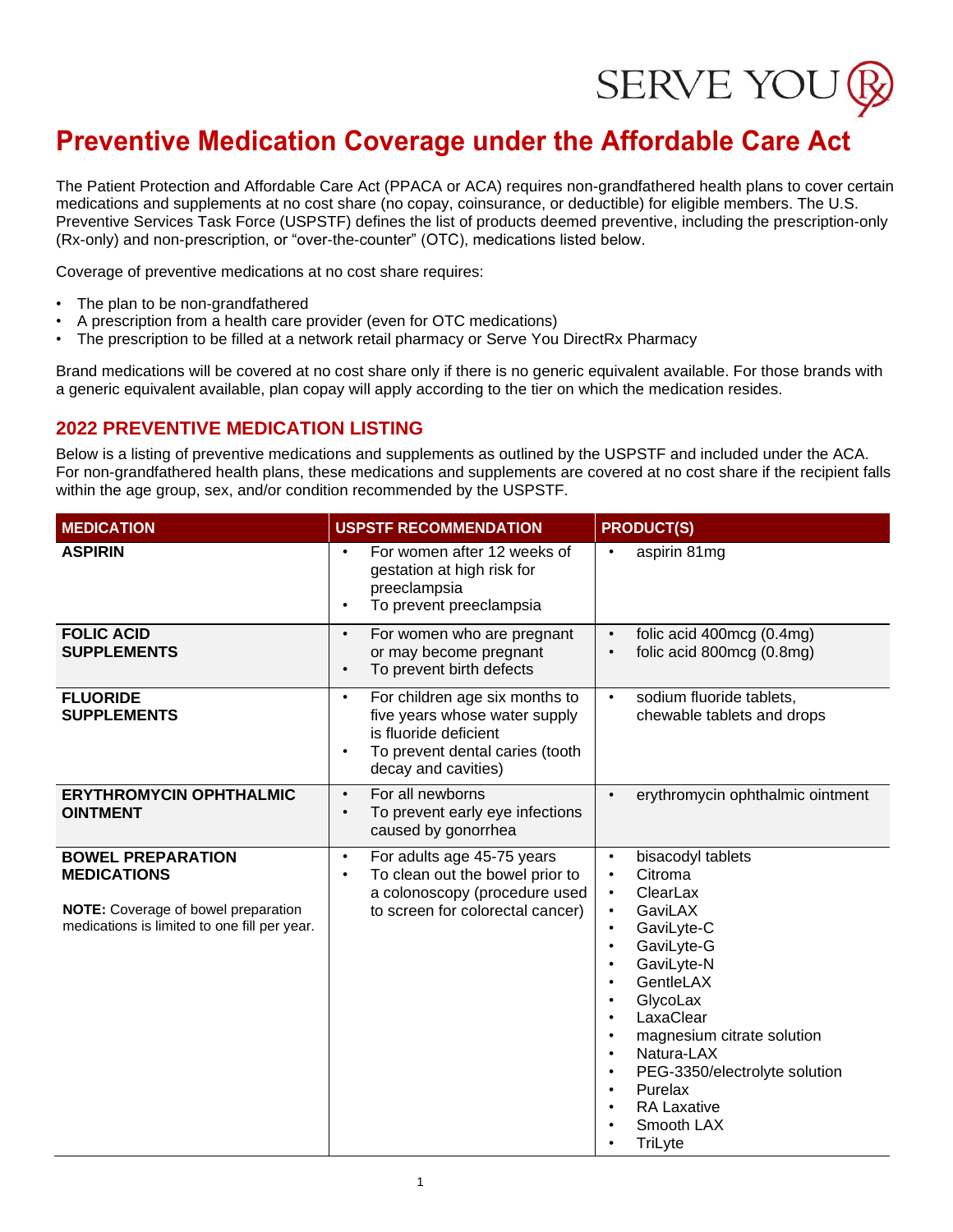| <b>MEDICATION</b>                                                                                                                                  | <b>USPSTF RECOMMENDATION</b>                                                                                                                                                                                                  | <b>PRODUCT(S)</b>                                                                                                                                                                                                                                                                                                                                                                                                                                                                  |
|----------------------------------------------------------------------------------------------------------------------------------------------------|-------------------------------------------------------------------------------------------------------------------------------------------------------------------------------------------------------------------------------|------------------------------------------------------------------------------------------------------------------------------------------------------------------------------------------------------------------------------------------------------------------------------------------------------------------------------------------------------------------------------------------------------------------------------------------------------------------------------------|
| <b>BREAST CANCER PREVENTIVE</b><br><b>MEDICATIONS</b>                                                                                              | For women age 35 years and<br>$\bullet$<br>older who are at an increased<br>risk for breast cancer<br>To prevent breast cancer<br>$\bullet$                                                                                   | anastrozole*<br>exemestane*<br>$\bullet$<br>letrozole*<br>$\bullet$<br>raloxifene (generic Evista)*<br>$\bullet$<br>tamoxifen*<br>$\bullet$<br>*These medications are typically covered at<br>your plan's normal cost share. To obtain<br>these medications at no cost share, a Prior<br>Authorization Form must be completed by<br>the prescriber. If criteria are met, the plan will<br>cover 100% of the cost of these medications<br>for up to five years.                     |
| <b>HIV-PRE-EXPOSURE</b><br><b>PROPHYLAXIS (PrEP)</b><br><b>MEDICATIONS</b>                                                                         | For adolescents and adults<br>$\bullet$<br>without HIV who are at high<br>risk<br>To prevent contracting HIV<br>$\bullet$<br>infection                                                                                        | Descovy*<br>$\bullet$<br>emtricitabine/tenofovir 200/300mg<br>$\bullet$<br>(generic Truvada)*<br>tenofovir (generic Viread)*<br>$\bullet$<br>*These medications are typically covered at<br>your plan's normal cost share. To obtain<br>these medications at no cost share, a Prior<br>Authorization Form must be completed by<br>the prescriber. If criteria are met, the plan will<br>cover 100% of the cost of these medications.<br>Coverage is limited to one tablet per day. |
| <b>STATIN PREVENTIVE</b><br><b>MEDICATIONS</b>                                                                                                     | For adults age 40-75 years with<br>$\bullet$<br>one or more cardiovascular risk<br>factors and a 10-year risk of a<br>cardiovascular event of 10% or<br>greater<br>To prevent cardiovascular<br>$\bullet$<br>events and death | $\bullet$<br>atorvastatin* 10mg & 20mg<br>fluvastatin* 20mg & 40mg<br>$\bullet$<br>fluvastatin ER* 80mg<br>$\bullet$<br>lovastatin (all strengths)<br>$\bullet$<br>pravastatin* (all strengths)<br>$\bullet$<br>rosuvastatin* 5mg & 10mg<br>$\bullet$<br>simvastatin* 5mg, 10mg, 20mg,<br>$\bullet$<br>& 40mg<br>*Coverage at \$0 copay varies based on plan<br>management strategy. Prior Authorization<br>may be required to obtain medication at \$0<br>copay.                  |
| <b>TOBACCO CESSATION</b><br><b>MEDICATIONS</b>                                                                                                     | For all nonpregnant adults<br>$\bullet$<br>To prevent the negative effects<br>$\bullet$                                                                                                                                       | Apo-varenicline<br>$\bullet$<br>bupropion SR (generic Zyban)<br>$\bullet$                                                                                                                                                                                                                                                                                                                                                                                                          |
| NOTE: Coverage of tobacco cessation<br>therapy is limited to a 90-day course<br>of treatment and two courses of treatment<br>are allowed per year. | associated with tobacco use by<br>providing aids to quit                                                                                                                                                                      | tablets<br>nicotine gum (nicotine polacrilex)<br>$\bullet$<br>nicotine lozenges (nicotine<br>$\bullet$<br>polacrilex)<br>nicotine patch<br>Nicotrol Inhaler<br><b>Nicotrol Nasal Spray</b><br>varenicline (generic Chantix)                                                                                                                                                                                                                                                        |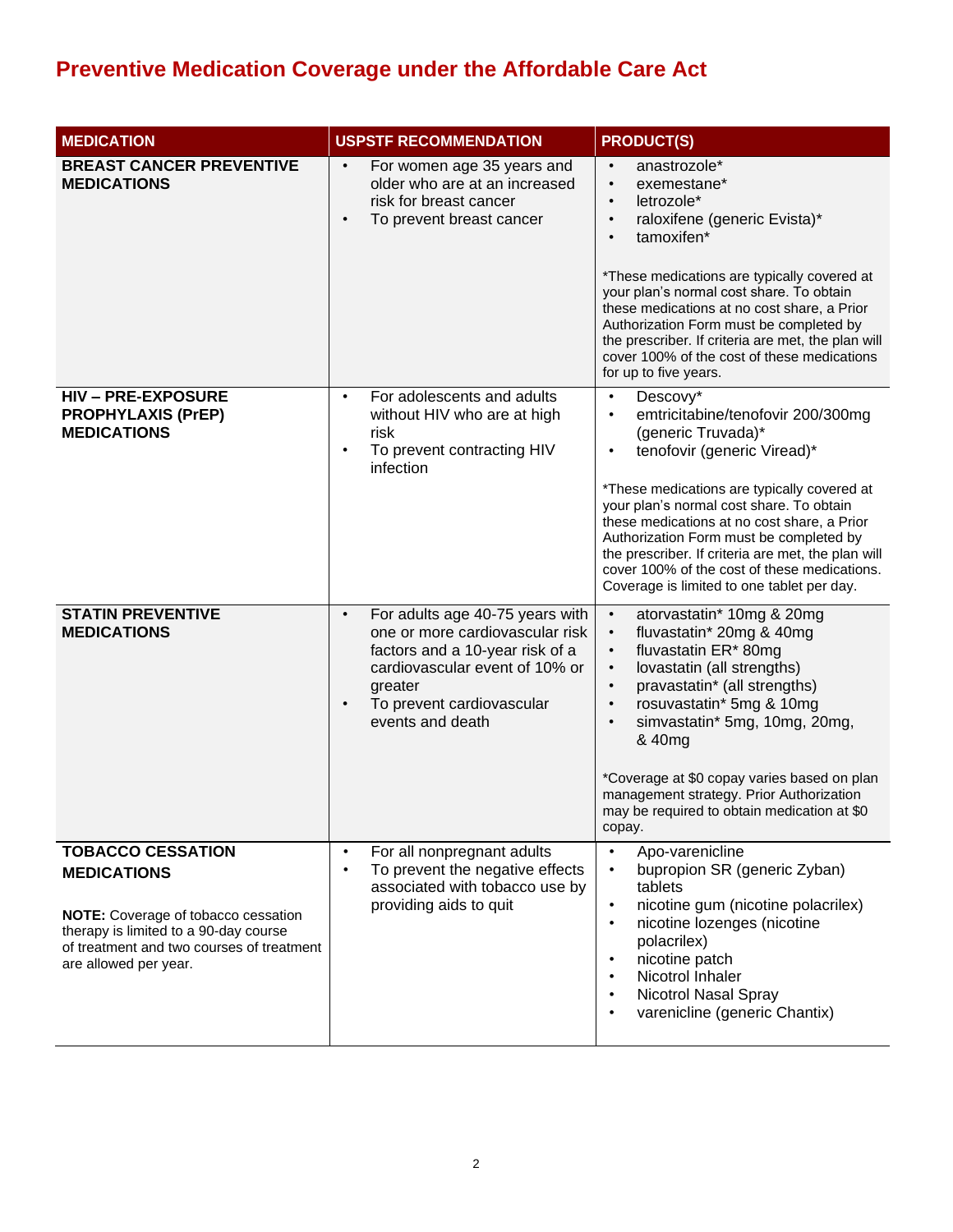| <b>MEDICATION</b>                                                  | <b>USPSTF RECOMMENDATION</b>                                                                                                                                                  | <b>PRODUCT(S)</b>                                                                      |  |  |  |
|--------------------------------------------------------------------|-------------------------------------------------------------------------------------------------------------------------------------------------------------------------------|----------------------------------------------------------------------------------------|--|--|--|
| <b>VACCINE - COVID 19</b><br><b>NOTE:</b> No prescription required | For individuals 5 years of age<br>and older (age-related<br>recommendations vary based<br>on manufacturer and are<br>subject to change)<br>For the prevention of COVID-<br>19 | COVID-19 (SARS-COV-2) mRNA<br>vaccine<br>COVID-19 (SARS-COV-2) viral<br>vector vaccine |  |  |  |

#### **IMMUNIZATION COVERAGE**

The list of preventive services under ACA also includes certain immunizations. Under your prescription drug benefit, plans may choose to cover additional pharmacist-administered immunizations: a core list of immunizations (i.e., flu, pneumonia, shingles) or an expanded list, which would also include vaccinations to prevent diseases such as hepatitis, chicken pox, and human papillomavirus (HPV). Please refer to the *Immunization Coverage under the Affordable Care Act* brochure for more information.

#### **WOMEN'S CONTRACEPTIVES**

Under the ACA, applicable non-grandfathered health plans are required to provide women no cost share coverage of at least one product in each of 18 contraceptive method categories defined in the U.S. Food and Drug Administration's Birth Control Guide.

**Coverage Overview:** The listing below is inclusive of product categories related to the pharmacy benefit and includes only those contraceptive products covered at no cost share. Please call **800-759-3203** for coverage information about contraceptives not included on this list.

For cases where the use of a brand drug is medically necessary despite the availability of a generic within a category, a Prior Authorization may be required to obtain the brand drug with no cost share.

#### **CONTRACEPTIVE PRODUCTS AVAILABLE AT NO COST SHARE**

| <b>CATEGORY</b>                                                                                                      | <b>PRODUCT(S)</b>                                                                                                                                                                                                                                                                                                                                                        |
|----------------------------------------------------------------------------------------------------------------------|--------------------------------------------------------------------------------------------------------------------------------------------------------------------------------------------------------------------------------------------------------------------------------------------------------------------------------------------------------------------------|
| <b>SPERMICIDE</b>                                                                                                    | <b>Encare Suppositories</b><br>$\bullet$<br>Gynol II Gel 3%<br>٠<br>Shur-Seal Gel 2%<br>$\bullet$<br>VCF Vaginal Contraceptive Film/Foam/Gel<br>٠                                                                                                                                                                                                                        |
| <b>SPONGE</b>                                                                                                        | <b>Today Sponge</b><br>٠                                                                                                                                                                                                                                                                                                                                                 |
| <b>FEMALE CONDOMS</b><br><b>NOTE:</b> Male condoms are not included<br>as a covered preventive product under<br>ACA. | FC <sub>2</sub><br>٠                                                                                                                                                                                                                                                                                                                                                     |
| <b>EMERGENCY CONTRACEPTION</b>                                                                                       | Aftera<br>My Way<br>$\bullet$<br>$\bullet$<br>AfterPill<br>New Day<br>$\bullet$<br>$\bullet$<br>Opcicon One-Step<br><b>EContra EZ</b><br>$\bullet$<br>$\bullet$<br><b>EContra One-Step</b><br>Option 2<br>$\bullet$<br>$\bullet$<br>Ella<br>React<br>$\bullet$<br>$\bullet$<br><b>Take Action</b><br>levonorgesterol<br>$\bullet$<br>$\bullet$<br>My Choice<br>$\bullet$ |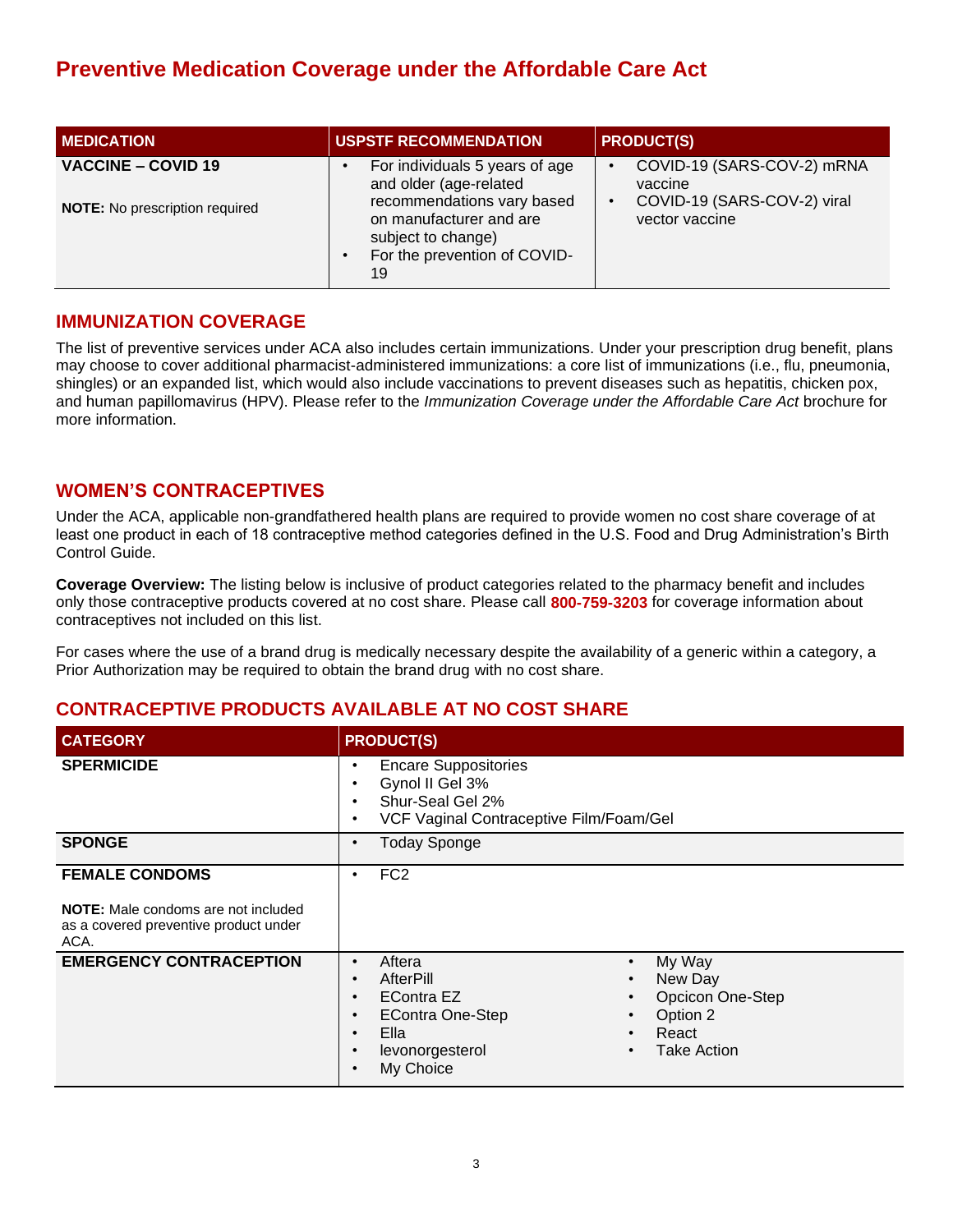| <b>CATEGORY</b>                                     | <b>PRODUCT(S)</b>                                                                                                                                                                                                                                                                                                                                                                                                                                                                                      |
|-----------------------------------------------------|--------------------------------------------------------------------------------------------------------------------------------------------------------------------------------------------------------------------------------------------------------------------------------------------------------------------------------------------------------------------------------------------------------------------------------------------------------------------------------------------------------|
| <b>INTRAUTERINE DEVICE (IUD)</b>                    | Kyleena<br>$\bullet$<br>Liletta<br>$\bullet$<br>Mirena<br>$\bullet$<br>Paragard<br>$\bullet$<br>Skyla<br>$\bullet$                                                                                                                                                                                                                                                                                                                                                                                     |
| <b>IMPLANTABLE ROD</b>                              | Nexplanon<br>$\bullet$                                                                                                                                                                                                                                                                                                                                                                                                                                                                                 |
| <b>VAGINAL RING</b>                                 | Annovera<br>$\bullet$<br>Eluryng<br>$\bullet$<br>etonogestrel/ethinyl estradiol<br>$\bullet$                                                                                                                                                                                                                                                                                                                                                                                                           |
| <b>TRANSDERMAL PATCH</b>                            | Xulane<br>$\bullet$<br>Zafemy<br>$\bullet$                                                                                                                                                                                                                                                                                                                                                                                                                                                             |
| <b>DIAPHRAGM</b>                                    | Caya<br>$\bullet$<br>Omniflex Wide Seal<br>$\bullet$<br>Wide-Seal<br>$\bullet$                                                                                                                                                                                                                                                                                                                                                                                                                         |
| <b>CERVICAL CAP</b>                                 | FemCap<br>$\bullet$                                                                                                                                                                                                                                                                                                                                                                                                                                                                                    |
| <b>INJECTIONS</b>                                   | medroxyprogesterone acetate<br>$\bullet$                                                                                                                                                                                                                                                                                                                                                                                                                                                               |
| PH MODULATORS                                       | <b>Phexxi Gel</b><br>$\bullet$                                                                                                                                                                                                                                                                                                                                                                                                                                                                         |
| <b>EXTENDED CYCLE ORAL</b><br><b>CONTRACEPTIVES</b> | Amethia<br>$\bullet$<br>Amethia Lo<br>$\bullet$<br>Amethyst<br>$\bullet$<br>Ashlyna<br>$\bullet$<br>Camrese<br>$\bullet$<br>Camrese Lo<br>$\bullet$<br>Daysee<br>$\bullet$<br>Dolishale<br>$\bullet$<br>Fayosim<br>$\bullet$<br>Iclevia<br>$\bullet$<br>Introvale<br>$\bullet$<br><b>Jaimiess</b><br>$\bullet$<br>Jolessa<br>$\bullet$<br>levonorgesterol/ethinyl estradiol (91-day)<br>$\bullet$<br>LoJaimiess<br>$\bullet$<br>Rivelsa<br>$\bullet$<br>Setlakin<br>$\bullet$<br>Simpesse<br>$\bullet$ |